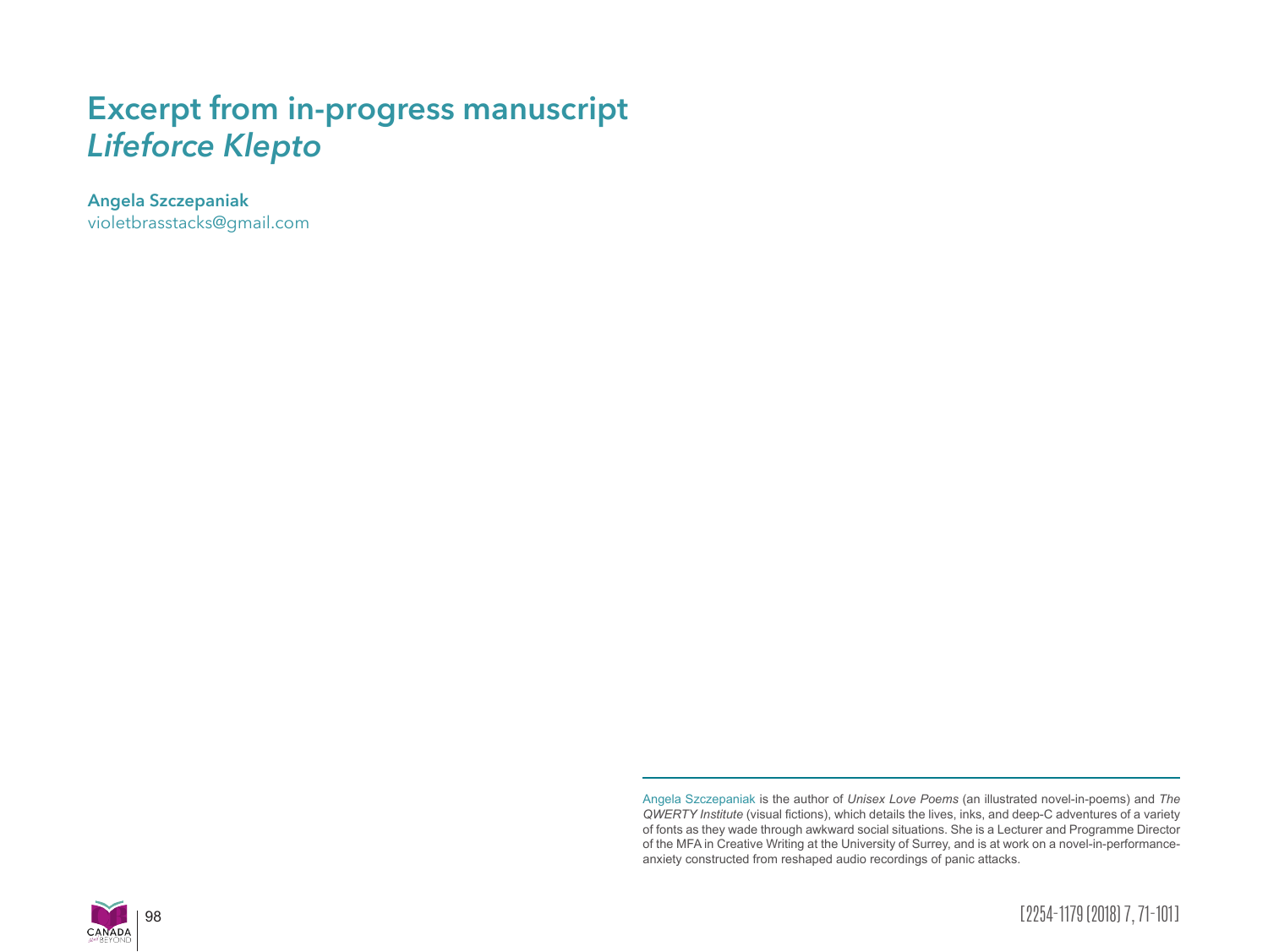She wasn't sure exactly how long she'd wanted to just lie about eating Mr Margherita mini pies but it was around the time she started crying at X-Factor auditions that she really knew something was up. No one could put their finger on it, but the slow creep of indiscernible malaise dug its claws into her pluck, bit by bit, until there was almost nothing left but blah.



She could slightly remember the fringes of having vitality and gumption, but then when it came down to it, she just ceased to be able to muster. It started small—meeting up with friends, going to movies. She'd make enthusiastic plans, then bail at the last minute. Was she coming down with something?



Job stress, everyone kept saying. She did work for the Lifeforce Klepto, after all. Well. Not *the* Lifeforce Klepto, of course. Lifeforce Kleptos are many. But *a* Lifeforce Klepto. A real Queen of Hearts, all flipped logics and offwiththeirheads.



Only this Lifeforce Klepto didn't have up front bad boss tendencies. This Lifeforce Klepto—*her* Lifeforce Klepto—made nice with the small talk, kept the coffee pot steady, argued in favour of keeping the top shelf donuts stocked in the breakroom. But there was... a quality. A low rustling.



## *According to the Journal of Nerves & Absorption Diseases*

To define the *Lifeforce Klepto* is to pin a blob of mercury

The lifeforce klepto is human, ultimately but just

The lifeforce klepto complains when they get your energy stuck in their teeth

> The lifeforce klepto fibs spiderspun narratives about little known wines and exotic cheeses

> > The lifeforce klepto is a juggler of taughtnerved emotion and fingerlight morning dews

The lifeforce klepto works by nudges and squidges until you're nudged right off the map

The lifeforce klepto will steal your shoes if you're not careful

The lifeforce klepto pilfers your sleep through a straw in your ear

The lifeforce klepto sneaks gratuitous sodium into your salads and your wounds

> The lifeforce klepto hires pigeons for faecal revenge but you can never prove it

The lifeforce klepto will call you toots if you're not vigilant

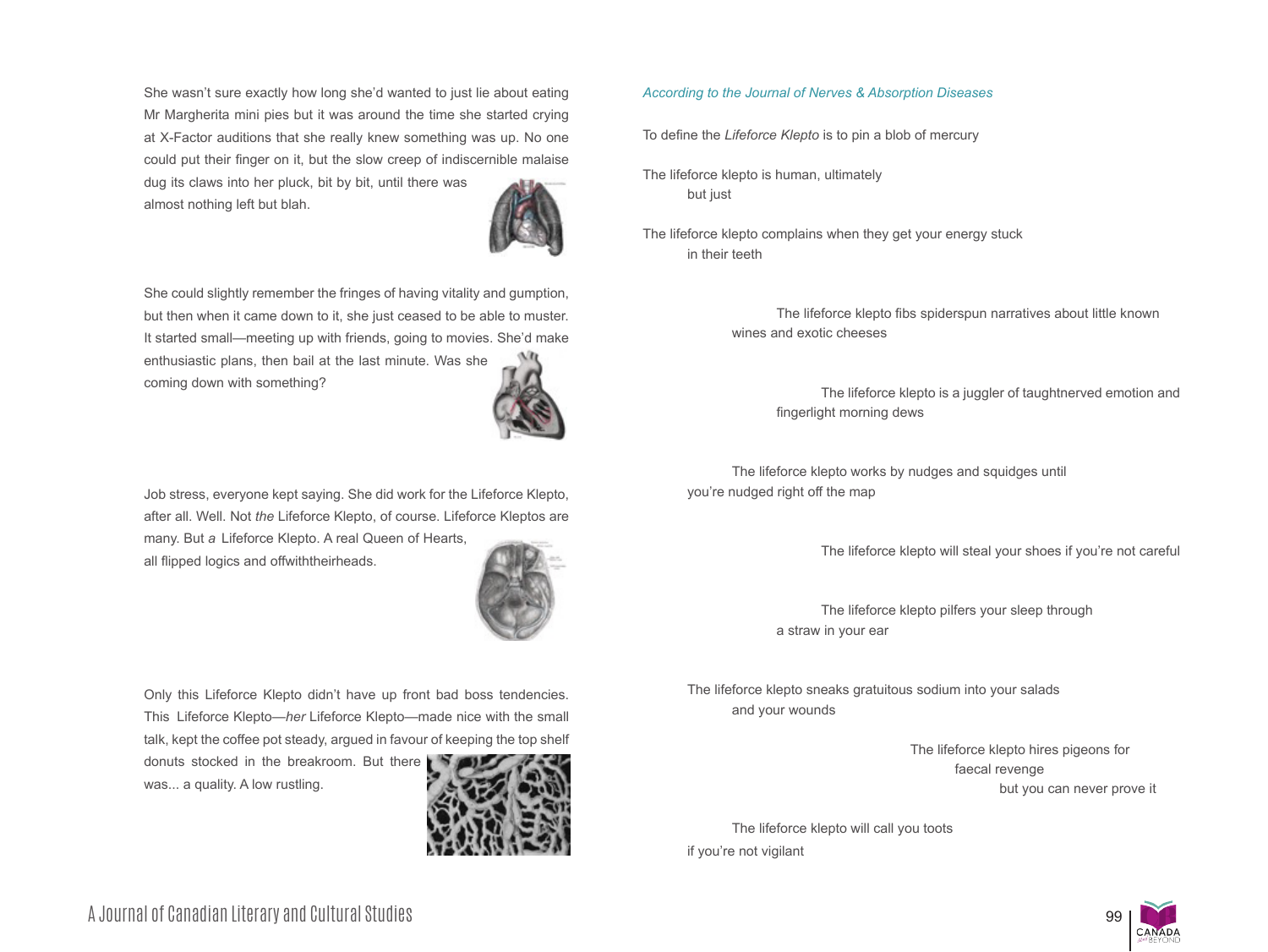## *Transmissions from the Desk of her Lifeforce Klepto: Re: I've been reviewing the metrics*

I've been reviewing the metrics the eyes through which you are being viewed and they are seeing some alarming trends these watchful eyes

A 3% fall in proposal acceptances from this department Do you not like acceptance? Is there something to be done to raise your inclination toward acceptance?

30% rise in lunchtime tardiness by up to 4 minutes; studies show that chewing food 26 times per bite is equally effective though less time consuming than the archaic advice of 32 times. We'll revisit the numbers on this chew-reduction directive next quarter

7% increase in the reporting of workplace injury. Nicely done. The protocols are in place to help you Do ensure your monitor is optimally placed for your eyeheight and, as ever, it is your responsibility to find time for hourly stretching

The paperclip and toner supplies seem to be dwindling and it's only halfway through the tax calendar

Have you been fileflagging with whole post-it notes?

Employee satisfaction has slipped 6% over last year despite the bespoke pastry basket at the coffee station Please consult the wellness literature in the breakroom to find ways to raise your personal happiness. The metrics don't like such downward slopes—see to it things move upward at the next survey



Maybe more electrolytes would help, she thought. Antioxidants. Anti-inflammatories. Adrenal support.



*Home Remedies I: from the Journal of Nerves & Absorption Diseases For the Treatment of Eye Disorders Brought on by the Anxiety of Seeing*

Warm compress over both eyes twice daily Press moistened terrycloth in place with adequate pressure

Hold, contemplate the possibility of unlimited darkness

Count three sets of thirty

Release

Reconsider life choices in front of rising mirrorfog

Tear ducts should flush within five weeks